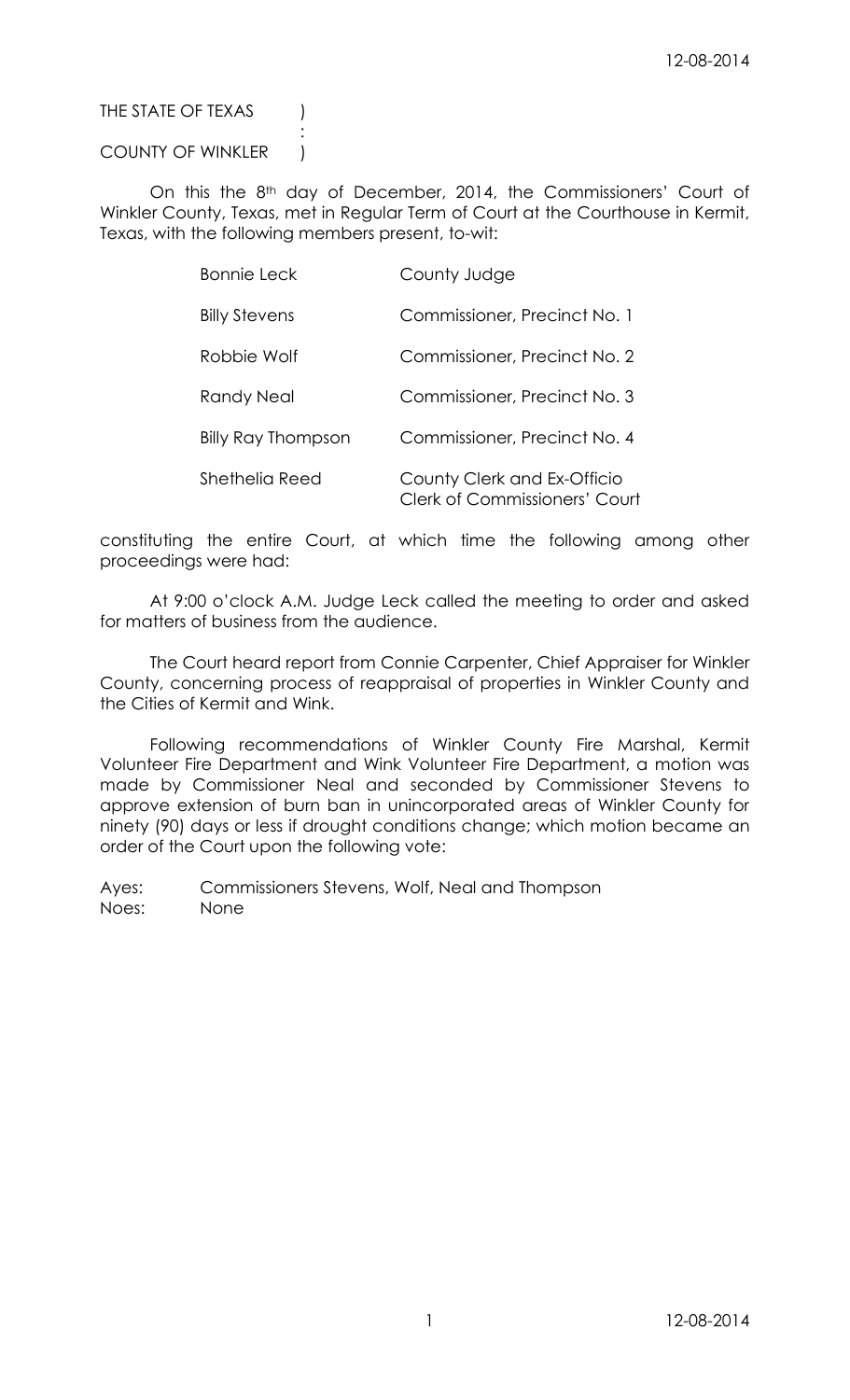**STATE OF TEXAS** 

**COUNTY OF WINKLER** 

### ORDER PROHIBITING OUTDOOR BURNING

ş<br>Ş

 $\delta$ 

WHEREAS, the Commissioners Court finds that circumstances present in all of the unincorporated area of the county create a public safety hazard that would be exacerbated by outdoor burning;

IT IS HEREBY ORDERED by the Commissioners Court of Winkler County that all outdoor burning is prohibited in the unincorporated area of the county for ninety (90) days from the date of adoption of this Order, unless the restrictions are terminated earlier based on a determination made by: (1) the Texas Forest Service that drought conditions no longer exist; or (2) the Commissioners' Court based on a determination that the circumstances that required the Order no longer exist.

This Order is adopted pursuant to Local Government Code §352.081, and other applicable statutes. This Order does not prohibit outdoor burning activities related to public health and safety that are authorized by the Texas Commission on Environmental Quality for (1) firefighter training; (2) public utility, natural gas pipeline or mining operations; or (3) planting or harvesting of agricultural crops; or (4) burns that are conducted by a prescribed burn manager certified under Natural Resources Code §153.048 and meet the standards of Natural Resources Code §153.047.

In accordance with Local Government Code §352.081(h), a violation of this Order is a Class C misdemeanor, punishable by a fine not to exceed \$500.00.

ADOPTED this  $\underline{8}^{\text{th}}$  day of <u>December</u>, 2014 by a vote of  $\underline{5}$  ayes and  $\underline{O}$  nays.

**BONNIE LECK** 

WINKLER COUNTY JUDGE

BILLY I. SYEVENS COMMISSIONER PRECINCT 1

COMMISSIONER PRECINCT 3

 $\mathcal{S}^7$ ATTEST: r<del>et</del> Kelia SHETHELIA REED WINKLER COUNTY CLERK

**ROBBIE WOLF** 

**COMMISSIONER PRECINCT 2** 

<u>rga</u>n BILLY RAY THOMPSON

COMMISSIONER PRECINCT 4

A motion was made by Commissioner Neal and seconded by<br>Commissioner Wolf to approve Order Prohibiting Certain Fireworks in Unincorporated Areas of Winkler County, Texas; which motion became an order of the Court upon the following vote: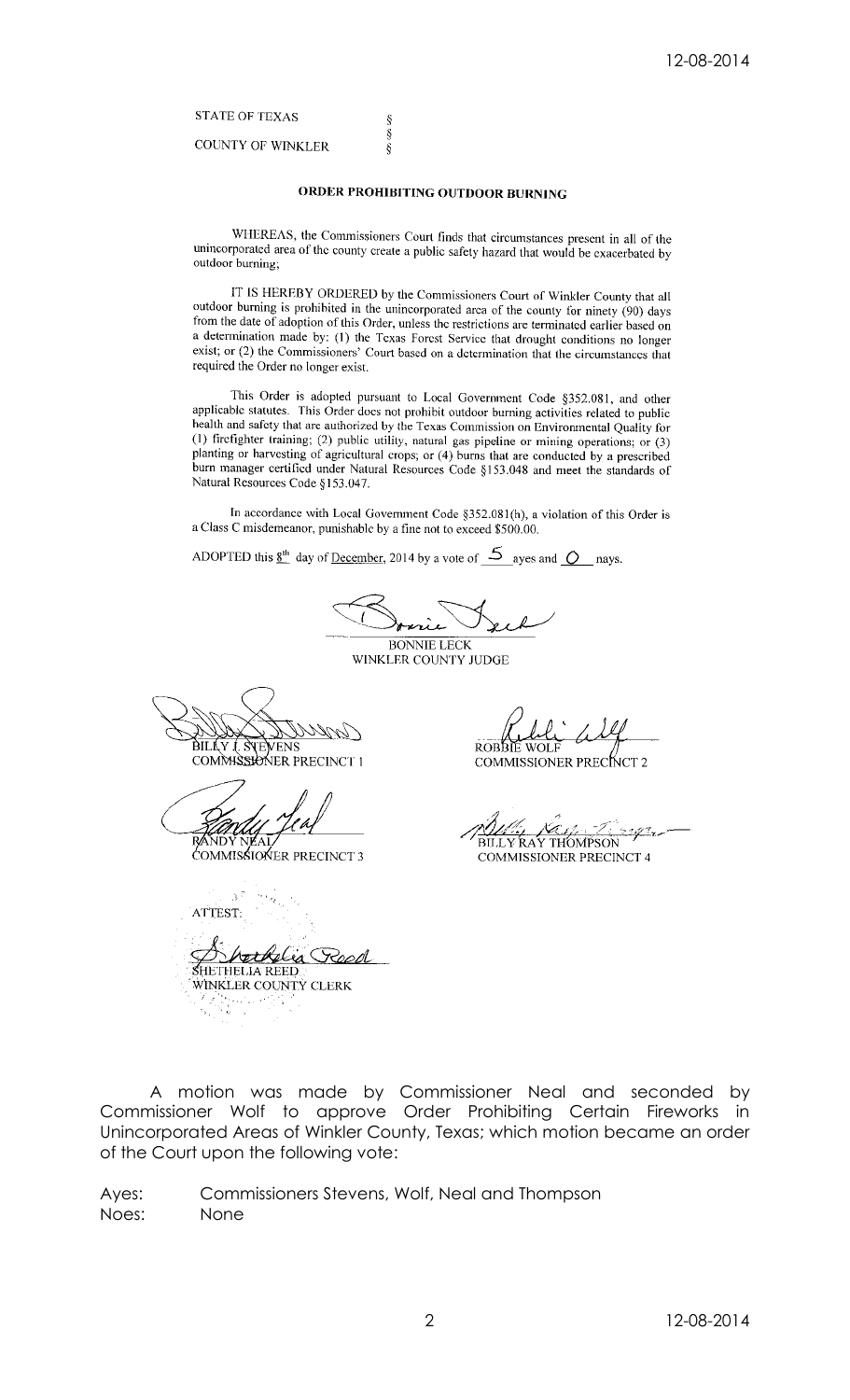**STATE OF TEXAS** 

#### **COUNTY OF WINKLER**  $\delta$

 $\boldsymbol{\delta}$ 

## ORDER PROHIBITING CERTAIN FIREWORKS IN UNINCORPORATED AREAS OF WINKLER COUNTY, TEXAS

**WHEREAS**, on the  $8^{th}$  day of December, 2014, the Commissioners' Court of Winkler County has determined that conditions on certain uncultivated acreage in the county has determined that conditions on certain uncultivated acreage in the county are extremely hazardous for the danger of fire because of high grass or dry vegetation;

NOW, THEREFORE, the Commissioners Court of Winkler County adopts this Order prohibiting the sale or use of restricted fireworks in the unincorporated areas of Winkler County:

- A person may not sell, detonate, ignite, or in any way use fireworks classified as<br>
"skyrockets with sticks" under 49 C.F.R. part.  $173.100(r)(2)$  (10-1-86 edition), or A. "missiles with fins" in the unincorporated areas of Winkler County.
- $B.$ This Order does not prohibit "permissible fireworks" as authorized in Occupations Code Section 2154.003(a).
- C. A person commits an offense if the person knowingly or intentionally violates a prohibition established by this Order. An offense under this order is a Class C Misdemeanor.
- D. This order expires on January 2, 2015.

APPROVED THIS THE 8<sup>TH</sup> DAY OF DECEMBER, 2014, BY THE WINKLER COUNTY COMMISSIONERS COURT.

سلا

Bonnie Leck, Winkler County Judge

Billy J. Steve Commissioner

Randy Neal

Commissioner, Precinct 3

ATTEST: <u>terfolia</u> hethelia Reed Winkler County Clerk

Robbie Wolf

Commissioner, Precinct 2

Billy Ray Thompson<br>Commissioner, Precinct 4

There was no Financial Information or Monthly Reports regarding Winkler County Memorial Hospital for the Court to consider at this time.

There were no line item transfer(s), budget amendment(s) or salary schedule change(s) regarding Winkler County Memorial Hospital for the Court to consider at this time.

A motion was made by Commissioner Neal and seconded by Commissioner Thompson to approve request of Winkler County Memorial Hospital for operating funds in the amount of \$125,000.00 from County reserves; which motion became an order of the Court upon the following vote: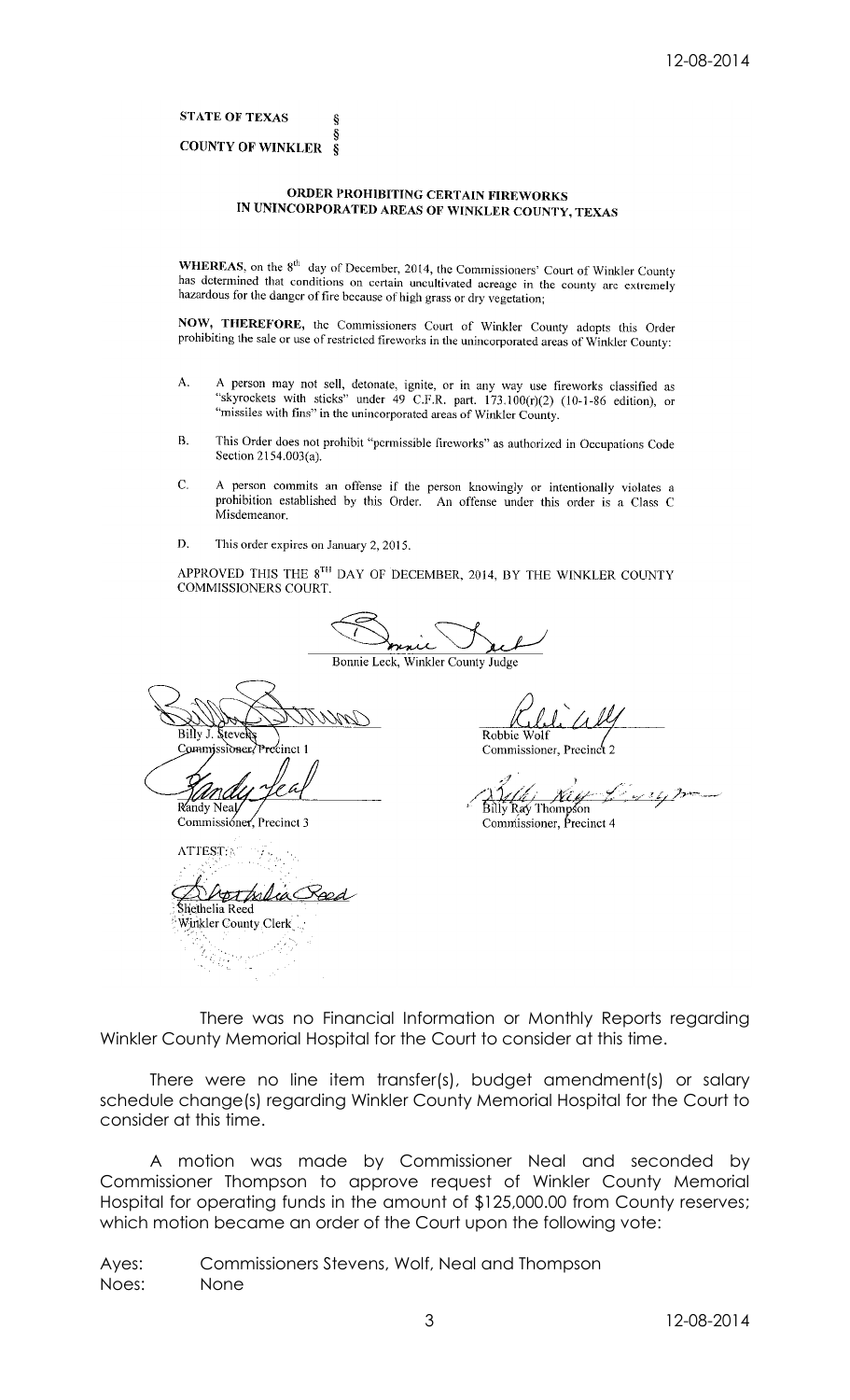A motion was made by Commissioner Neal and seconded by Commissioner Thompson to approve request of Shakeema Rodriguez to use Recreation Center at County Park in Kermit on Saturday, December 20, 2014 for birthday party; which motion became an order of the Court upon the following vote:

Ayes: Commissioners Stevens, Wolf, Neal and Thompson Noes: None

A motion was made by Commissioner Neal and seconded by Commissioner Thompson to approve request of Geralee Dodson to change date for use of Recreation Center at County Park in Kermit for Christmas dinner from Thursday, December 25, 2014 to Wednesday, December 24, 2014; which motion became an order of the Court upon the following vote:

Ayes: Commissioners Stevens, Wolf, Neal and Thompson Noes: None

A motion was made by Commissioner Neal and seconded by Commissioner Thompson to approve request of Aide Sapien to use Recreation Center at County Park in Kermit on Saturday, January 17, 2015 for baby shower; which motion became an order of the Court upon the following vote:

Ayes: Commissioners Stevens, Wolf, Neal and Thompson Noes: None

A motion was made by Commissioner Thompson and seconded by Commissioner Neal to approve request of Steve Williams, representing the Kermit Volunteer Fire Department, to use the Community Center in Kermit on Friday and Saturday, January 23-24, 2015 for annual banquet; which motion became an order of the Court upon the following vote:

Ayes: Commissioners Stevens, Wolf, Neal and Thompson Noes: None

A motion was made by Commissioner Thompson and seconded by Commissioner Neal to approve request of Daniella Lara to use Community Center in Kermit on Thursday through Saturday, April 24-26, 2015 for quinceñera; which motion became an order of the Court upon the following vote:

Ayes: Commissioners Stevens, Wolf, Neal and Thompson Noes: None

A motion was made by Commissioner Stevens and seconded by Commissioner Thompson to accept funds in the amount of \$63,630.05 from Texas Department of Transportation for reimbursement of 80 per cent (80%) of funds disbursed under the Transportation Infrastructure Fund grant for County road improvements; which motion became an order of the Court upon the following vote:

Ayes: Commissioners Stevens, Wolf, Neal and Thompson Noes: None

After discussion regarding Phase VI of construction improvements to County Park in Kermit, a motion was made by Commissioner Neal and seconded by Commissioner Thompson to authorize the County Auditor to advertise for bids for Phase VI of construction improvements to County Park in Kermit consisting of complete turnkey installation of ballparks including any items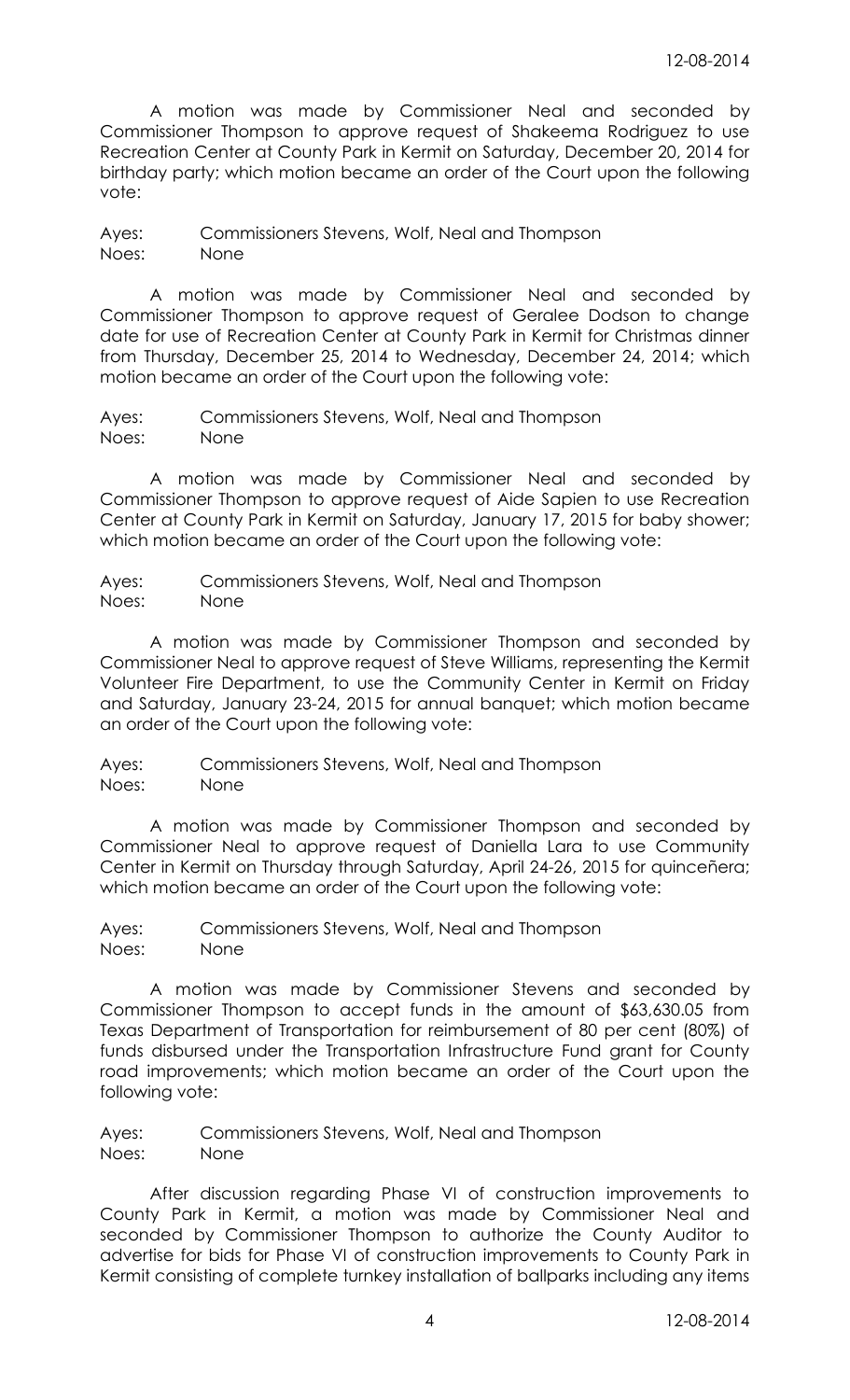referenced on plan or needed for field play; said bids to be received until 10:00 o'clock A.M. on Tuesday, December 30, 2014, with the Commissioners' Court reserving the right to reject any and all bids; which motion became an order of the Court upon the following vote:

Ayes: Commissioners Stevens, Wolf, Neal and Thompson Noes: None

#### Scope of Work to Include:

Survey Work: Site survey and stakeout will be performed by professional surveyor. Engineering survey as needed.

Plans & Permits: Contractor shall provide Civil Site Plan, Engineering Plans, Landscape Architect Plans, Electrical and any other shop drawings as needed. Contractor shall provide working or updated Storm Water Plan and signage for site.

Preconstruction & Lavout: Contractor shall perform site layout and pre-construction inspection prior to start.

Utility Location: Call Digtess for site notification of any utility company with lines at the property for which its approval to commence work shall be obtained. The location of all overhead power sources should also be determined, as they can prove especially hazardous during any machine demolition. All workers should be informed of the location of any existing or relocated utility service.

#### **Ball Park Construction Turnkey:**

- Deliver and install chain link fence around perimeter of field per plan.
- Deliver and install visitor and home dugouts
- Deliver and install large frame backstop minimum 20' height with chain link foul ball guards
- Deliver and install bases
- Deliver and install scoreboard
- Installation of concrete walkways per plan  $\bullet$
- Installation of ADA handicap ramps and markings per plan
- Deliver and install aluminum bleachers placement per plan
- Deliver and install field lights per minimum wattage as needed for park size and electric run as  $\rm needed$
- Infield preparation for turnkey baseball field installation per plans
- Install running lanes and field markings as required per standard field regulations.
- Complete turnkey installation of ballparks including any items referenced on plan or needed for field play.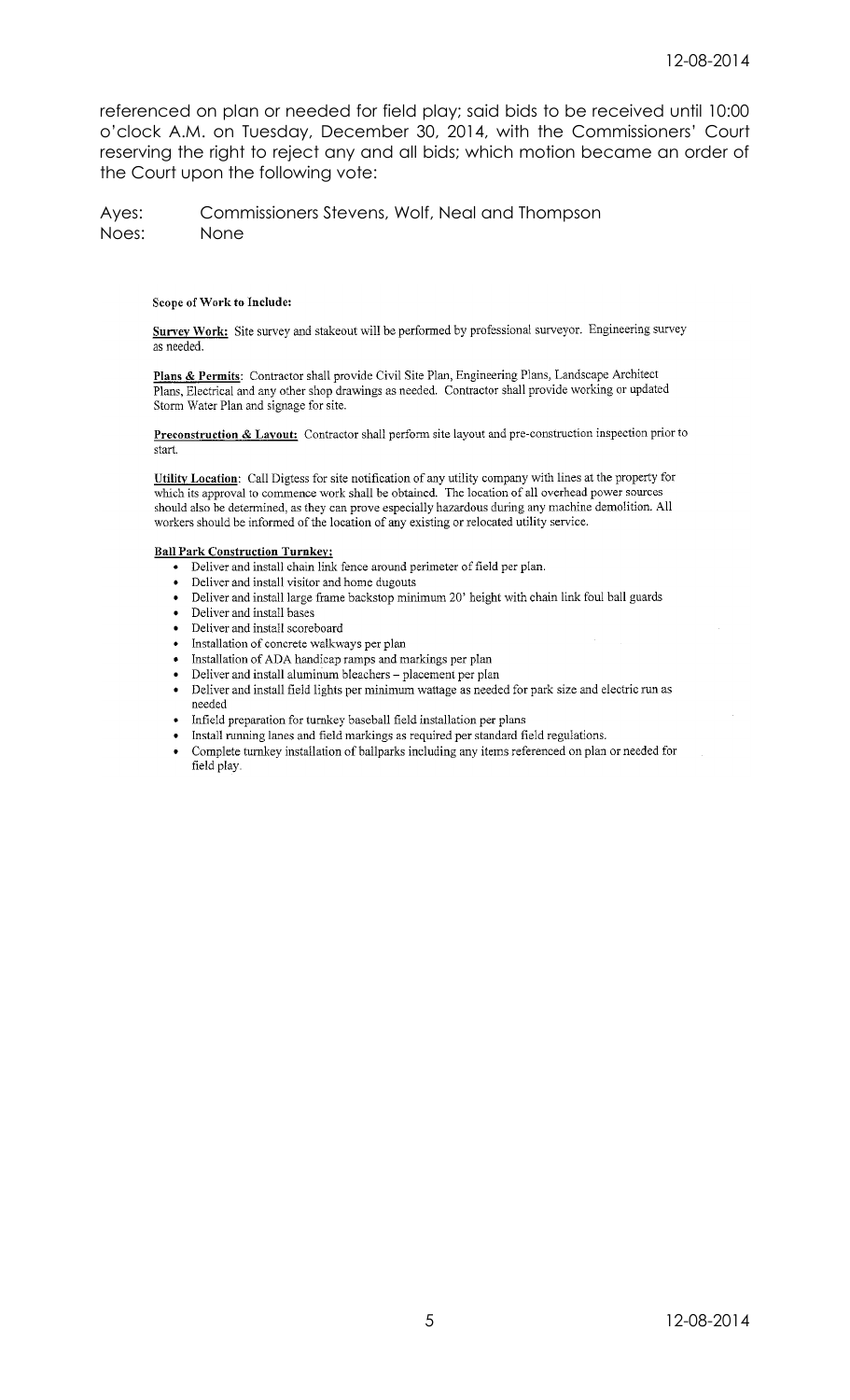#### WINKLER COUNTY PARK AT KERMIT **BASEBALL FIELD CONSTRUCTION CITY OF KERMIT COUNTY OF WINKLER**

**SCOPE OF WORK** 

Construction to be performed in accordance with:

International Building Code National Electrical Code Contractor Health and Safety Plan

#### **Bonds:**

Bid Bond: Furnish a good and sufficient bid bond from a surety company authorized to do business in the State of Texas. The amount of the bond shall be five percent (5%) of the total amount of the bid

#### Payment & Performance Bond:

Furnish within 10days of bid acceptance a bond for both payment and performance. The amount of the bond shall be for the full amount (100%) of the bid.

#### **Commercial Insurance Requirements as follows:**

Limits of General Liability:  $$1,000,000 - Each Occurrence$ \$2,000,000 - General Aggregate Limit  $$2,000,000 - \text{Senteral} \rightarrow \text{EgrC} \rightarrow \text{Lum} \$2,000,000 - \text{Products} / \text{Completed Operations} \$1,000,000 - \text{Advertising} / \text{Personal Injury}$ \$5,000 - Premises Medical Payments

#### **Automobile Liability**

Business Auto Liability with limits of at least \$1,000,000 Combined Single Limit.

# Workers Compensation and Employers Liability<br>Employers Liability Insurance limits of at least

\$1,000,000 Each Accident for bodily injury by accident and<br>\$1,000,000 Each Accident for bodily injury by accident and<br>\$1,000,000 Each Employee for injury by disease.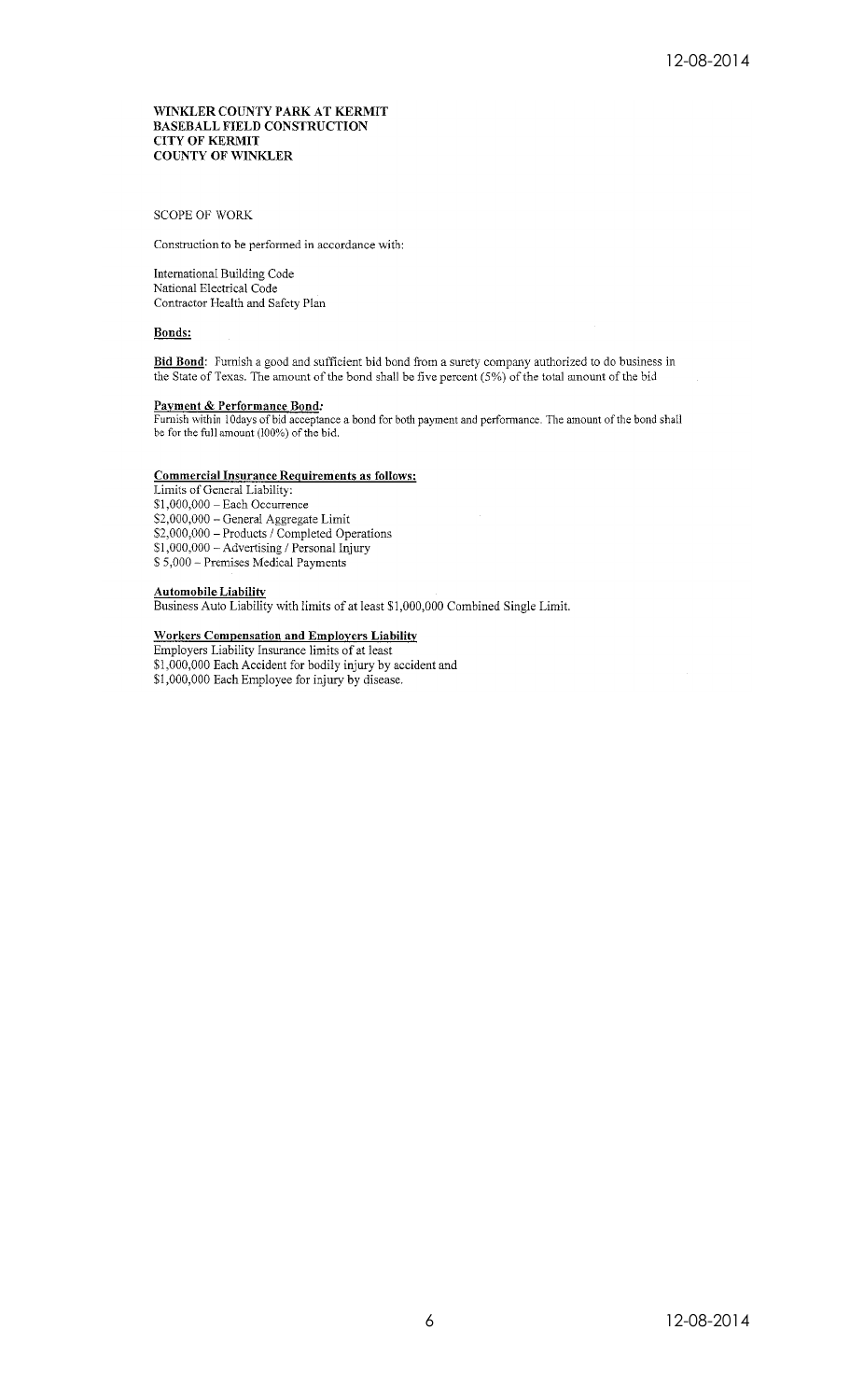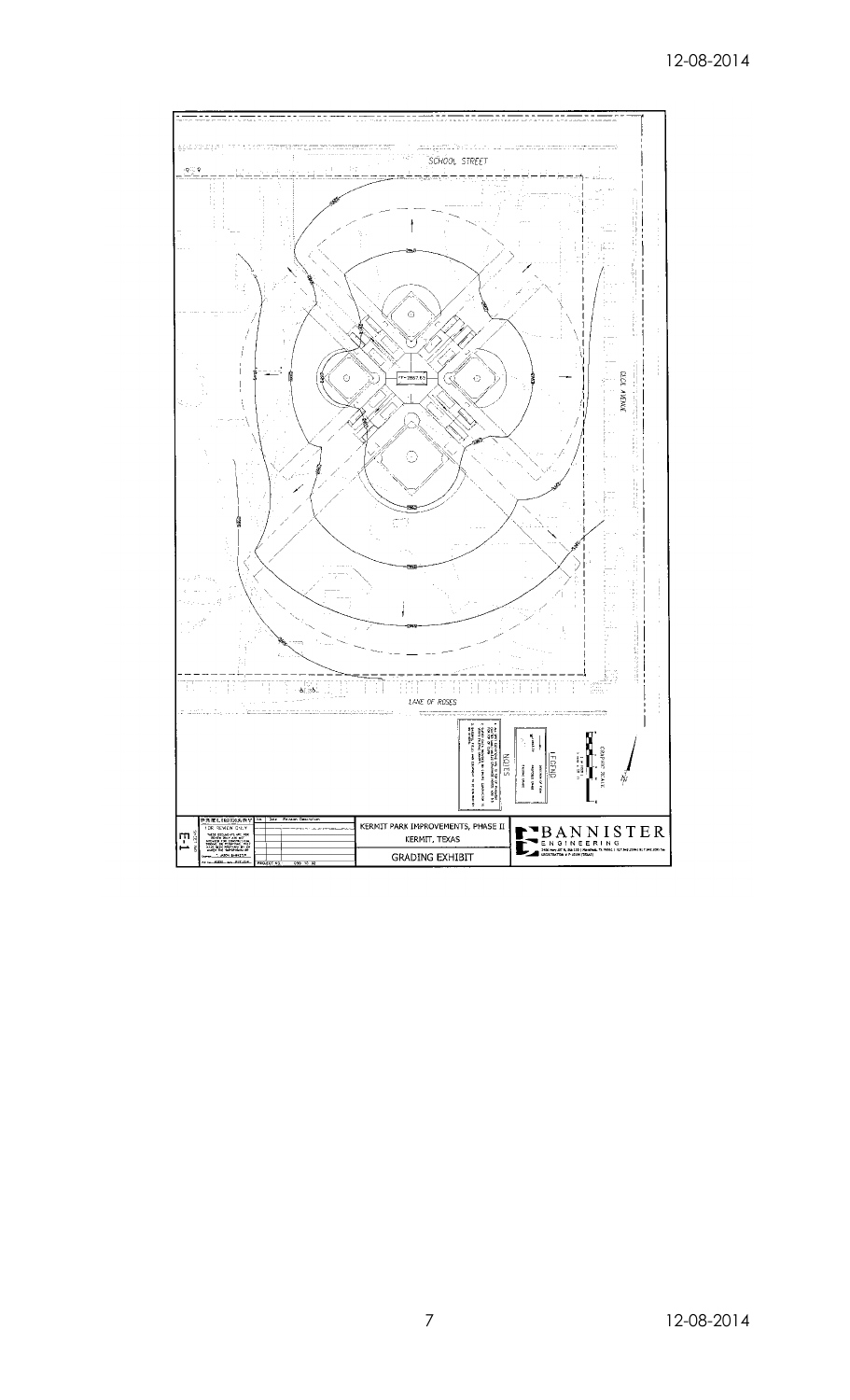

A motion was made by Commissioner Neal and seconded by Commissioner Wolf to approve request of Juvenile Probation Department for installation of security camera in Courthouse office in an amount not to exceed \$1,200.00 from Courthouse security; which motion became an order of the Court upon the following vote:

Ayes: Commissioners Stevens, Wolf, Neal and Thompson Noes: None

A motion was made by Commissioner Thompson and seconded by Commissioner Neal to approve payment of unused holiday time for 2014 to deputies and jailers at Winkler County Law Enforcement Center in the amount of \$7,662.86 from budgeted funds; which motion became an order of the Court upon the following vote: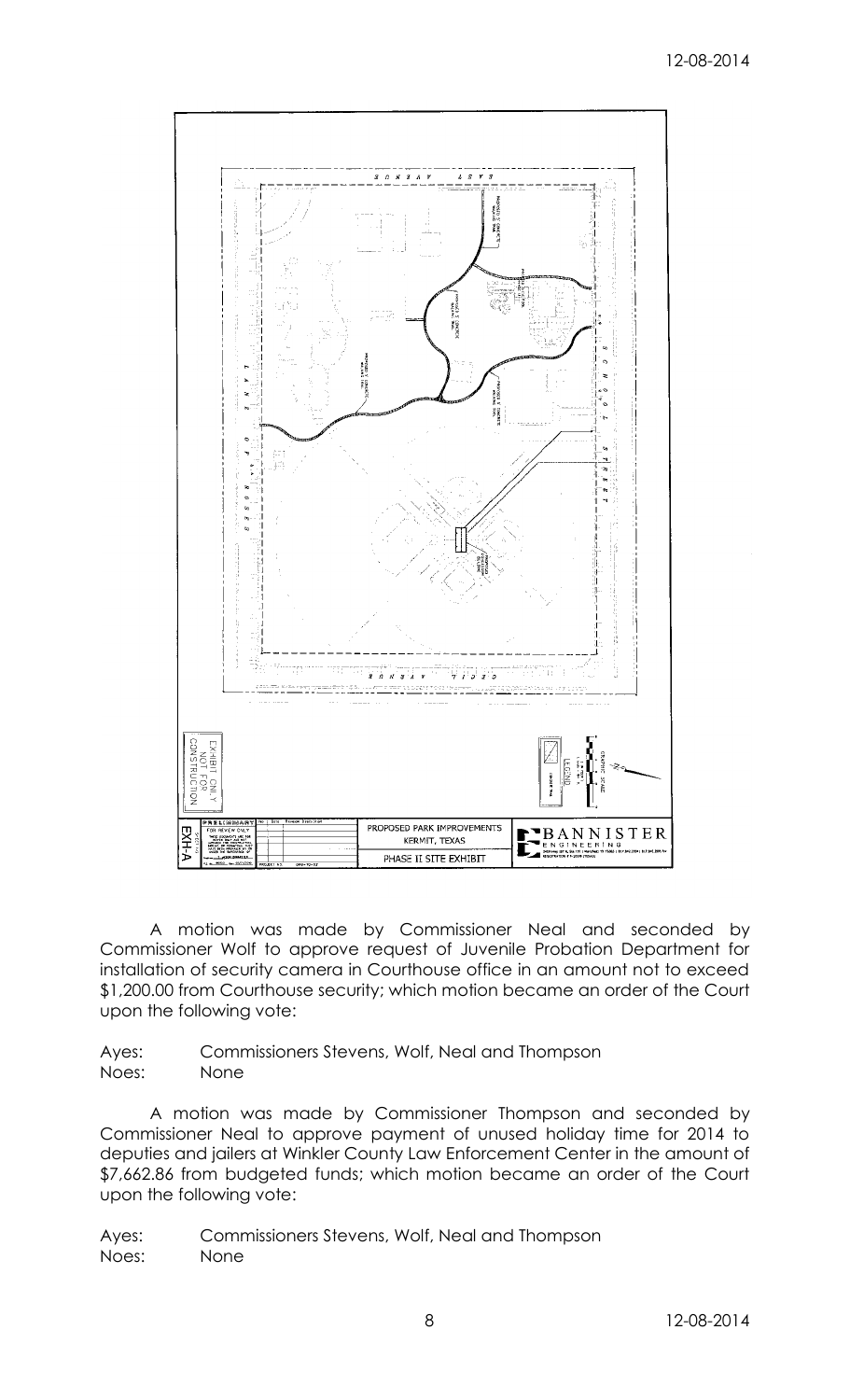A motion was made by Commissioner Neal and seconded by Commissioner Thompson to approve request of County Extension Agent to build new stock pens at Extension Building in Wink in an amount not to exceed \$41,700.00, \$17,500.00 from capital expenditures and \$4,200.00 from budgeted funds with balance to be paid by \$20,000.00 donation from Loving County; which motion became an order of the Court upon the following vote:

Ayes: Commissioners Stevens, Wolf, Neal and Thompson Noes: None

A motion was made by Commissioner Neal and seconded by Commissioner Thompson to approve surface permit requested by Vector Seismic Data Processing Inc. to conduct a 3-D geophysical survey across lands and mineral interests owned and/or leased by Winkler County and authorize County Judge to sign same; which motion became an order of the Court upon the following vote:

Ayes: Commissioners Stevens, Wolf, Neal and Thompson Noes: None

> **Surface Permit To Conduct Geophysical Survey**



| Winkler County | Prospect: JumanoHE    |
|----------------|-----------------------|
|                | Permit: Road-2        |
|                | Date: October 9, 2014 |
|                |                       |

Allstate Permit Services for and on behalf of Vector Seismic Data Processing Inc. and/or its assigns and subcontractors<br>("CONTRACTOR") will be conducting a 3-D geophysical survey, Jumanally 2D, assess the lands and subcont viewed by you located in Ward of vector seismic Data Processing Inc. and/or its assigns and subcontractors<br>("CONTRACTOR") will be conducting a 3-D geophysical survey, JumanoHE 3D, across the lands and mineral interests own anayor cases by you located in ward & winkler Counties, IX. This survey shall utilize reflection seismology acquisition<br>techniques. Reflection seismology methods consist of positioning, line clearance and laying seismic re conjunction with Vibrosels and shot hole operations.

**CONTRACTOR** respectfully requests your permission for rights of ingress and egress across the following described property<br>owned or leased by you and to include imaging of all minorals gwnod by you. If any within the happ owned or leased by you and to include imaging of all minerals owned by you, if any, within the boundary of the Survey<br>including those mineral interests that may not have been identified at the time of execution of this per

#### Land Description(s)

ermission to use Winkler county roads within project area

Operations will be conducted in accordance with standard geophysical practices and in a prudent, careful, manner including<br>the possibility of twenty-four hour ner day operations and/or the use of beligenters as the argamen the possibility of twenty-four hour per day operations and/or the use of helicopters and in a prudent, careful, manner inclu<br>permit for the purpose of deploying geophonos in the area of helicopters on the property. This is Figure 1.0 and the purpose of deploying geophones in the area shown on the attached map. The amount paid to the you as<br>premit for the purpose of deploying geophones in the area shown on the attached map. The amount paid to wear and tear that may have occurred as a result of this geophysical survey.

CONTRACTOR further agrees to indemnify and hold Grantor harmless from and against all actions, suits, claims, liabilities,<br>and demands whatsoever, which may arise from CONTRACTOR operations on the above described property permission herein granted.

Unless otherwise voided by conditions stated herein, this agreement shall survive any lease, sale, trade, or conveyance<br>property and/or mineral interests described above and made offer the executed data of this agreement. property and/or mineral interests described above and made after the executed date of this agreement and will be binding on successors or assigns.

If for whatever reason this seismic work does not take place or if this property is not crossed, CONTRACTOR will notify you and<br>this contract shall become null and void, and newment will not be due. Your share sumbers and this contract shall become null and void, and payment will not be due. Your phone number and email address must be included below.

It is very important that you include your SSN or Tax I.D. for payment and inform us of any Oil and Gas lease and tenant/renter information affecting the lands covered by this Agreement.

Please acknowledge your permission and consent for CONTRACTOR and its assignees and subcontractors to conduct said<br>Survey on and across the lands described bergin, and under the consider conditions because that function in Survey on and account permission and consent for CONTRACTOR and its assignees and subcontractors to conduct said<br>By signing below, it is understood that you have full legal authority to grant permission for entry to the de repairs of coloni, it is and elisable that you have full regal authority to grant permission for entry to the described lands for the purpose of conducting the requested Survey. Return one copy of this Agreement in the enc  $\sim$   $\sim$   $\sim$   $\sim$   $\sim$   $\sim$ 

| <b>FULLOWITATION:</b>  | For and on Behalf of Vector Seismic Data Processing Inc. |
|------------------------|----------------------------------------------------------|
| Owner / Grantor:       | Permit Agent: $\overbrace{ }$                            |
| Phone:<br>Date:        | Agent Name:<br>Bill Lindsev                              |
| Owner SSN or Tax I.D.: | Agent Phone #: 580-774-5404                              |
| Email Address:         |                                                          |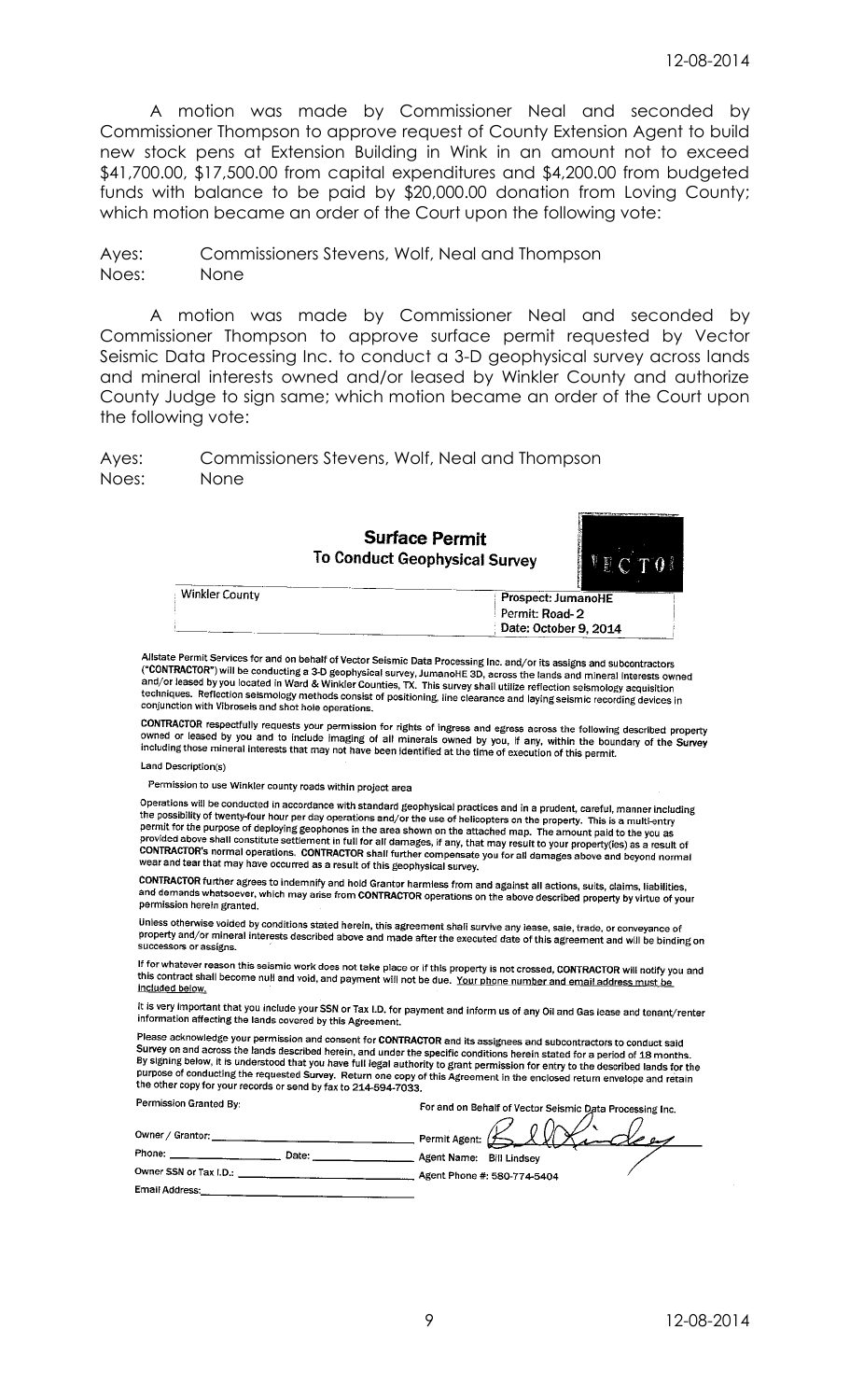# **Surface Permit To Conduct Geophysical Survey**



**Winkler County** 

Prospect: JumanoHE Permit: Road-2 Date: October 9, 2014

Allstate Permit Services for and on behalf of Vector Seismic Data Processing Inc. and/or its assigns and subcontractors Alistate Ferrin Services for and on benan of vector Seismic Data Processing inc. and/or its assigns and subcontractors ("CONTRACTOR") will be conducting a 3-D geophysical survey, JumanoHE 3D, across the lands and mineral i

CONTRACTOR respectfully requests your permission for rights of ingress and egress across the following described property<br>owned or leased by you and to include imaging of all minerals owned by you, if any, within the bound

Land Description(s)

Permission to use Winkler county roads within project area

Operations will be conducted in accordance with standard geophysical practices and in a prudent, careful, manner including Operations will be cultured in accordance with standard geophysical practices and in a prudent, careful, manner including<br>the possibility of twenty-four hour per day operations and/or the use of helicopters on the property wear and tear that may have occurred as a result of this geophysical survey.

CONTRACTOR further agrees to indemnify and hold Grantor harmless from and against all actions, suits, claims, liabilities,<br>and demands whatsoever, which may arise from CONTRACTOR operations on the above described property permission herein granted.

Unless otherwise voided by conditions stated herein, this agreement shall survive any lease, sale, trade, or conveyance of<br>property and/or mineral interests described above and made after the executed date of this agreemen successors or assigns.

If for whatever reason this seismic work does not take place or if this property is not crossed, CONTRACTOR will notify you and this contract shall become null and void, and payment will not be due. Your phone number and email address must be included below.

It is very important that you include your SSN or Tax I.D. for payment and inform us of any Oil and Gas lease and tenant/renter<br>information affecting the lands covered by this Agreement.

Please acknowledge your permission and consent for CONTRACTOR and its assignees and subcontractors to conduct said Survey on and across the lands described herein, and under the specific conditions herein stated for a period of 18 months.<br>By signing below, it is understood that you have full legal authority to grant permission for entr the other copy for your records or send by fax to 214-594-7033. **Permission Granted Public** 

| , ט יוויוסטוטון שומוונכט בוי | For and on Behalf of Vector Seismic Data Processing Inc. |
|------------------------------|----------------------------------------------------------|
| Owner / Grantor:             | Permit Agent: U                                          |
| Phone:<br>Date:              | Agent Name: Bill Lindsey                                 |
| Owner SSN or Tax I.D.:       | Agent Phone #: 580-774-5404                              |
| <b>Email Address:</b>        |                                                          |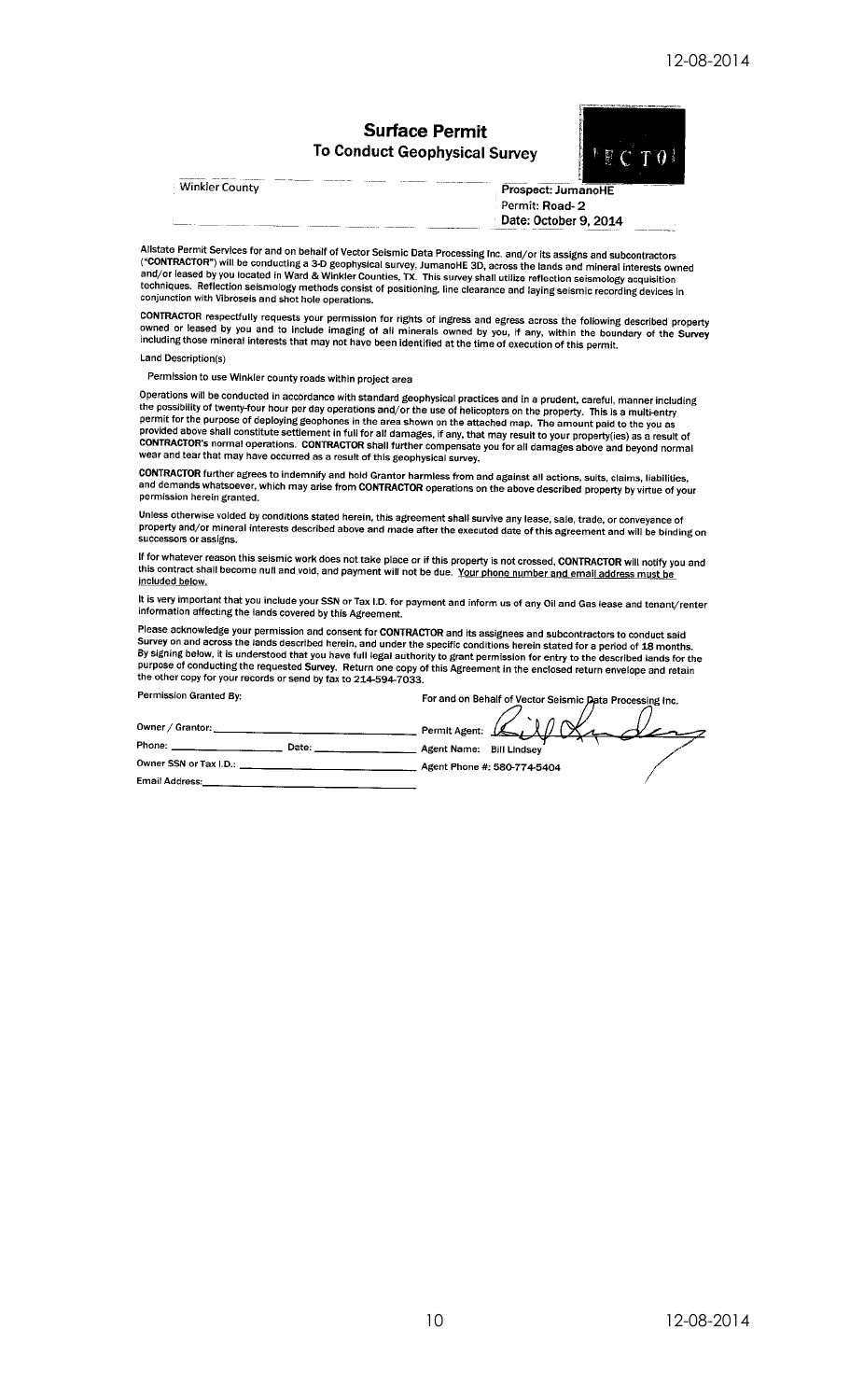

Legend JumanoHE



A motion was made by Commissioner Neal and seconded by Commissioner Thompson to approve payment in the amount of \$1,500.00 for annual surface lease to University of Texas System, University Lands for Winkler County Airport from budgeted funds; which motion became an order of the Court upon the following vote:

Ayes: Commissioners Stevens, Wolf, Neal and Thompson Noes: None

A motion was made by Commissioner Wolf and seconded by Commissioner Stevens to approve payment in the amount of \$2,000.00 to Beth Lee Insurance for accident insurance for Kermit Volunteer Fire Department and Wink Volunteer Fire Department from budgeted funds; which motion became an order of the Court upon the following vote: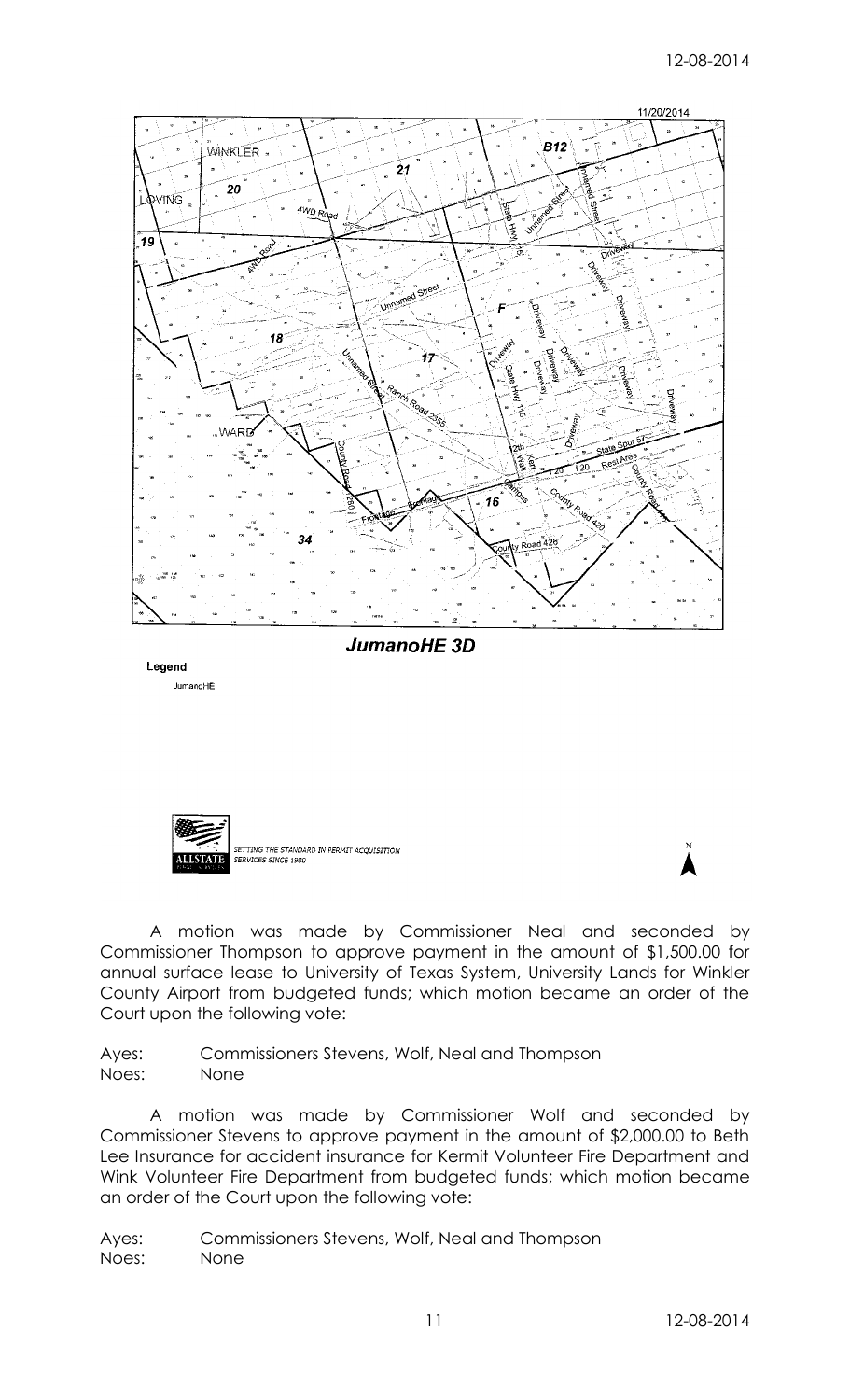A motion was made by Commissioner Neal and seconded by Commissioner Stevens to approve payment in the amount of \$300.00 to State Farm Fire and Casualty Company for the following surety bonds from budgeted funds:

- 1. Paula Holder, Assistant Treasurer, for December 13, 2014 through December 13, 2015;
- 2. Dixie Randolph, Deputy District Clerk, for December 14, 2104 through December 14, 2105; and
- 3. Cindy Salinas, Hot Check Clerk, for December 07, 2014 through December 31, 2018

which motion became an order of the Court upon the following vote:

Ayes: Commissioners Stevens, Wolf, Neal and Thompson Noes: None

A motion was made by Commissioner Wolf and seconded by Commissioner Stevens to approve payment in the amount of \$2,511.80 to Kent Tire Company for two (2) tires for 2004 John Deere Loader #624 from Area II Road and Bridge budgeted funds; which motion became an order of the Court upon the following vote:

Ayes: Commissioners Stevens, Wolf, Neal and Thompson Noes: None

A motion was made by Commissioner Neal and seconded by Commissioner Thompson to approve purchase of handheld radio from Petro Communications in an amount not to exceed \$3,000.00 for Wink Volunteer Fire Department from budgeted funds; which motion became an order of the Court upon the following vote:

Ayes: Commissioners Stevens, Wolf, Neal and Thompson Noes: None

A motion was made by Commissioner Wolf and seconded by Commissioner Stevens to approve purchase of handheld radio from Petro Communications in an amount not to exceed \$3,000.00 for County Barn in Wink from budgeted funds; which motion became an order of the Court upon the following vote:

Ayes: Commissioners Stevens, Wolf, Neal and Thompson Noes: None

A motion was made by Commissioner Neal and seconded by Commissioner Thompson to authorize Thomas Duckworth, Jr., Winkler County Attorney, to pursue county hotel occupancy tax for Winkler County; which motion became an order of the Court upon the following vote:

Ayes: Commissioners Stevens, Wolf, Neal and Thompson Noes: None

A motion was made by Commissioner Neal and seconded by Commissioner Thompson to approve park project claims; which motion became an order of the Court upon the following vote: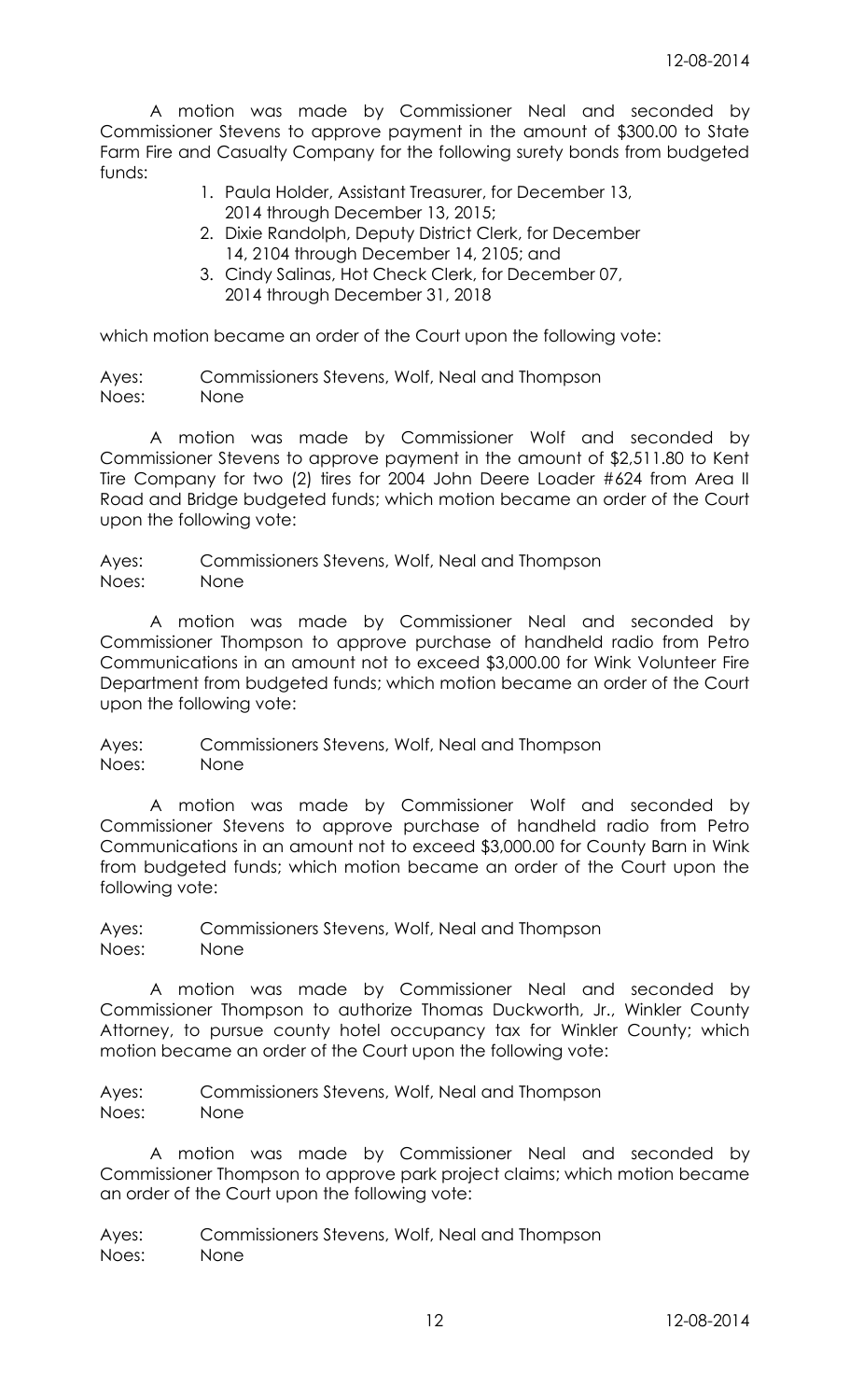There were no hospital software project claims or Rural Health Clinic construction claims for the Court to consider at this time.

A motion was made by Commissioner Stevens and seconded by Commissioner Thompson to approve payroll; which motion became an order of the Court upon the following vote:

Ayes: Commissioners Stevens, Wolf, Neal and Thompson Noes: None

A motion was made by Commissioner Neal and seconded by Commissioner Thompson to approve the following line item adjustment(s):

#### **WINKELR COUNTY** LINE ITEM ADJUSTMENTS DECEMBER 8, 2014

| <b>COUNTY AUDITOR</b>                               |            |    |          |    |          |
|-----------------------------------------------------|------------|----|----------|----|----------|
| <b>SUPPLIES</b>                                     | 10-202-030 | s  | 1,000.00 |    |          |
| TRAVEL                                              | 10-202-070 |    |          | Ś  | 1,000.00 |
| AMD-TRAVEL TO SUPPLIES                              |            |    |          |    |          |
|                                                     |            |    |          |    |          |
| NONDESIGNATED                                       |            |    |          |    |          |
| SECURTIY OFFICIER WINK                              | 10-230-068 | \$ | 310.00   |    |          |
| MAINT OFFICE MACHINES                               | 10-230-147 |    |          | \$ | 310.00   |
| AMD-MAINT OFFICE MACHINES TO SECURITY OFFICIER WINK |            |    |          |    |          |
|                                                     |            |    |          |    |          |
| <b>EMS</b>                                          |            |    |          |    |          |
| <b>CONTINUING ED</b>                                | 10-236-070 | S  | 400.00   | \$ |          |
| LIABILITY INSURANCE                                 | 10-236-149 |    |          |    | 400.00   |
| AMD-LIABILITY INSURANCE TO CONTINUING ED            |            |    |          |    |          |
| <b>JUVENILE PROBATION</b>                           |            |    |          |    |          |
| TCDRS                                               | 10-243-057 | S  | 443.00   |    |          |
| <b>FICA EXPENSE</b>                                 | 10-243-059 | \$ | 208.00   |    |          |
| HOSPITAL INSURANCE                                  | 10-243-059 |    |          | \$ | 651.00   |
| AMD-HOSPITAL INSURANCE TO TCDRS & FICA EXPENSE      |            |    |          |    |          |
|                                                     |            |    |          |    |          |
| <b>LAW LIBRARY</b>                                  |            |    |          |    |          |
| <b>BOOKS &amp; SUBSCRIPTIONS</b>                    | 10-245-141 | s  | 1.000.00 |    |          |
| <b>LEGAL SERVICES</b>                               | 10-230-045 |    |          | Ś  | 1,000.00 |
| AMD-LEGAL SERVICES TO BOOKS & SUBSCRIPTIONS         |            |    |          |    |          |
| AREA 1 R&B                                          |            |    |          |    |          |
| MAINTENANCE                                         | 10-311-090 | \$ | 7,608.00 |    |          |
| CONTINGENCY                                         | 10-230-083 |    |          | \$ | 7,608.00 |
| AMD-CONTINGENCY TO MAINTENANCE APPROVED 11/24/14    |            |    |          |    |          |
|                                                     |            |    |          |    |          |
| <b>AREA 2 R &amp; B</b>                             |            |    |          |    |          |
| TELEPHONE                                           | 10-312-040 | \$ | 200.00   |    |          |
| UTILITIES                                           | 10-312-050 |    |          | \$ | 200.00   |
| AMD-UTILTIES TO TELEPHONE                           |            |    |          |    |          |
| <b>NONDESIGNATED</b>                                |            |    |          |    |          |
| COUNTY ATTORNEY SALARY 10-401-010                   |            | S  | 6.241.00 |    |          |
| <b>LEGAL SERVICES</b>                               | 10-230-045 |    |          | \$ | 6.241.00 |
| AMD-COUNTY ATTORNEY SALARIES TO LEGAL SERVICES      |            |    |          |    |          |
|                                                     |            |    |          |    |          |
| <b>COUNTY JUDGE</b>                                 |            |    |          |    |          |
| <b>SUPPLIES</b>                                     | 10-403-030 | Ś  | 150.00   |    |          |
| TRAVEL                                              | 10-403-070 |    |          | Ś  | 150.00   |
| AMD-TRAVEL TO SUPPLIES                              |            |    |          |    |          |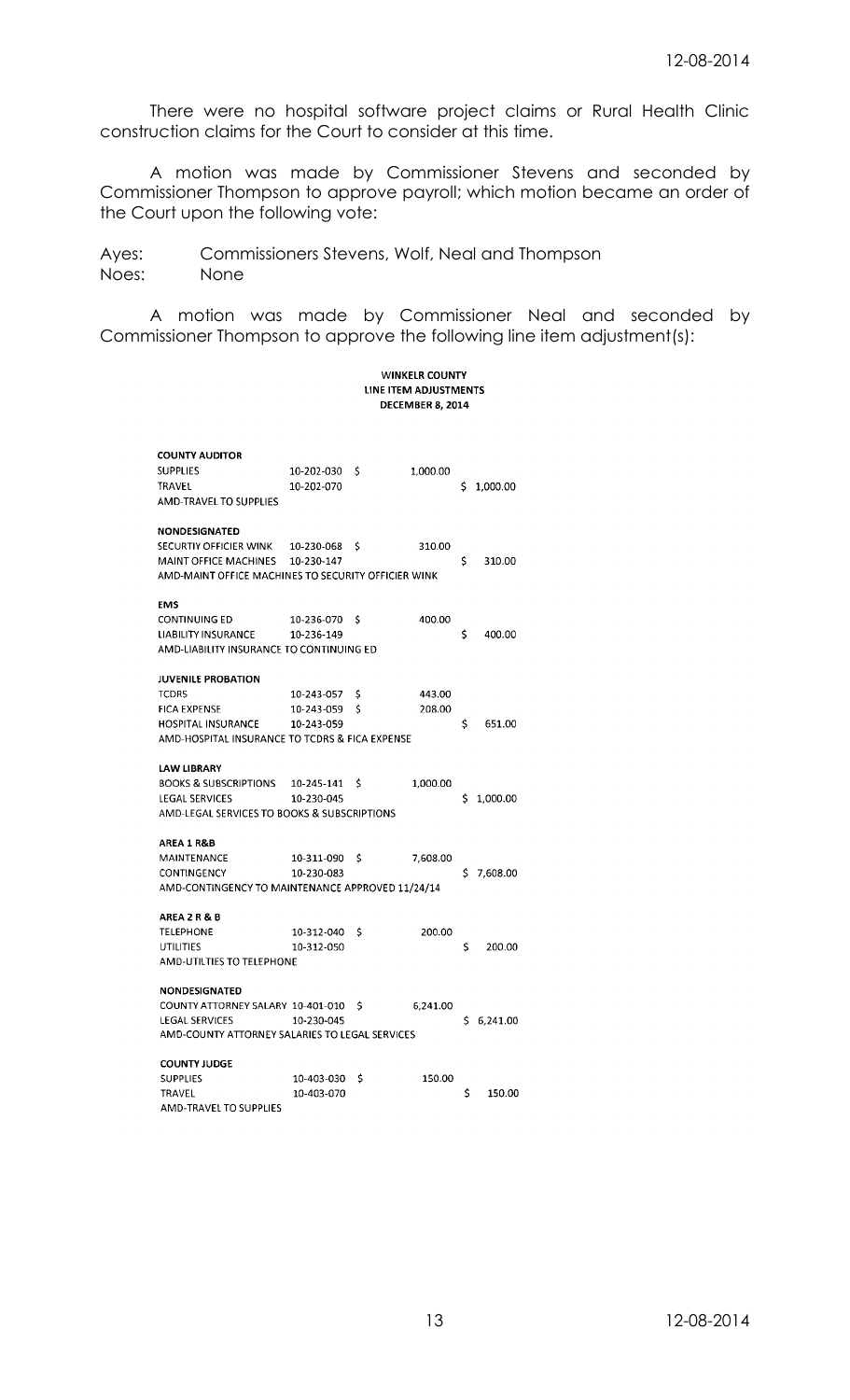#### **WINKELR COUNTY** LINE ITEM ADJUSTMENTS **DECEMBER 8, 2014**

| <b>SHERIFF</b><br>PRISONER MEDICAL<br><b>INDIGENT MEDICAL</b><br>AMD-INDIGENT MEDICAL TO PRISONER MEDICAL                         | 10-404-026<br>10-237-115 | - S | 1.100.00 | Š. | 1.100.00   |
|-----------------------------------------------------------------------------------------------------------------------------------|--------------------------|-----|----------|----|------------|
| <b>TAX ASSESSOR</b><br><b>SUPPLIES</b><br><b>TRAVEL</b><br>AMD-TRAVEL TO SUPPLIES                                                 | 10-405-030<br>10-405-070 | -S  | 1,900.00 | Ś  | 1,900.00   |
| <b>AUDITOR</b><br>CAPITAL EXPENDITURES<br>CONTINGENCY<br>AMD-CONTINGENCY TO CAPITAL EXPENDITURES(COPIER AUDITORS OFFICE 11/24/14) | 10-230-080<br>10-230-083 | - S | 5,495.00 |    | \$5,495.00 |

which motion became an order of the Court upon the following vote:

Ayes: Commissioners Stevens, Wolf, Neal and Thompson Noes: None

A motion was made by Commissioner Neal and seconded by Commissioner Thompson to approve the following budget amendment(s):

|                                                            | <b>WINKLER COUNTY</b><br><b>BUDGET AMENDMENTS</b><br><b>DECEMBER 8, 2014</b> |    |            |
|------------------------------------------------------------|------------------------------------------------------------------------------|----|------------|
|                                                            |                                                                              |    |            |
| <b>LATERAL ROADS</b>                                       |                                                                              |    |            |
| TX DOT GRANT EXPENSE                                       | 10-316-078                                                                   | \$ | 63,630.05  |
| MISC GRANT EXPENSE                                         | 10-104-228                                                                   | \$ | 63,630.05  |
| TO RECORD REVENUE & EXPENSE FOR TXDOT GRANT                |                                                                              |    |            |
| <b>TAX ASSESSOR</b>                                        |                                                                              |    |            |
| ADVALOREM TAXES                                            | 10-104-201                                                                   | \$ | 500.00     |
| <b>DELINQUENCY COLLECTOR</b>                               | 10-405-112                                                                   | Ś  | 500.00     |
| TO FUND DELINQUENCY FEE FOR COLLECTION OF ADV TAXES        |                                                                              |    |            |
| MEMORIAL HOSPITAL                                          |                                                                              |    |            |
| <b>HOSPITAL SUPPORT</b>                                    | 10-600-084                                                                   | \$ | 125,000.00 |
| TRANSFER FROM RESERVES                                     | 10-104-226                                                                   | Ś  | 125,000.00 |
| TO RECORD REV & EXPENSE FOR HOSPITAL SUPPORT FROM RESERVES |                                                                              |    |            |

which motion became an order of the Court upon the following vote:

Ayes: Commissioners Stevens, Wolf, Neal and Thompson Noes: None

A motion was made by Commissioner Neal and seconded by Commissioner Thompson to receive the following Monthly Reports from County Officials of fees earned and collected for the month of November, 2014;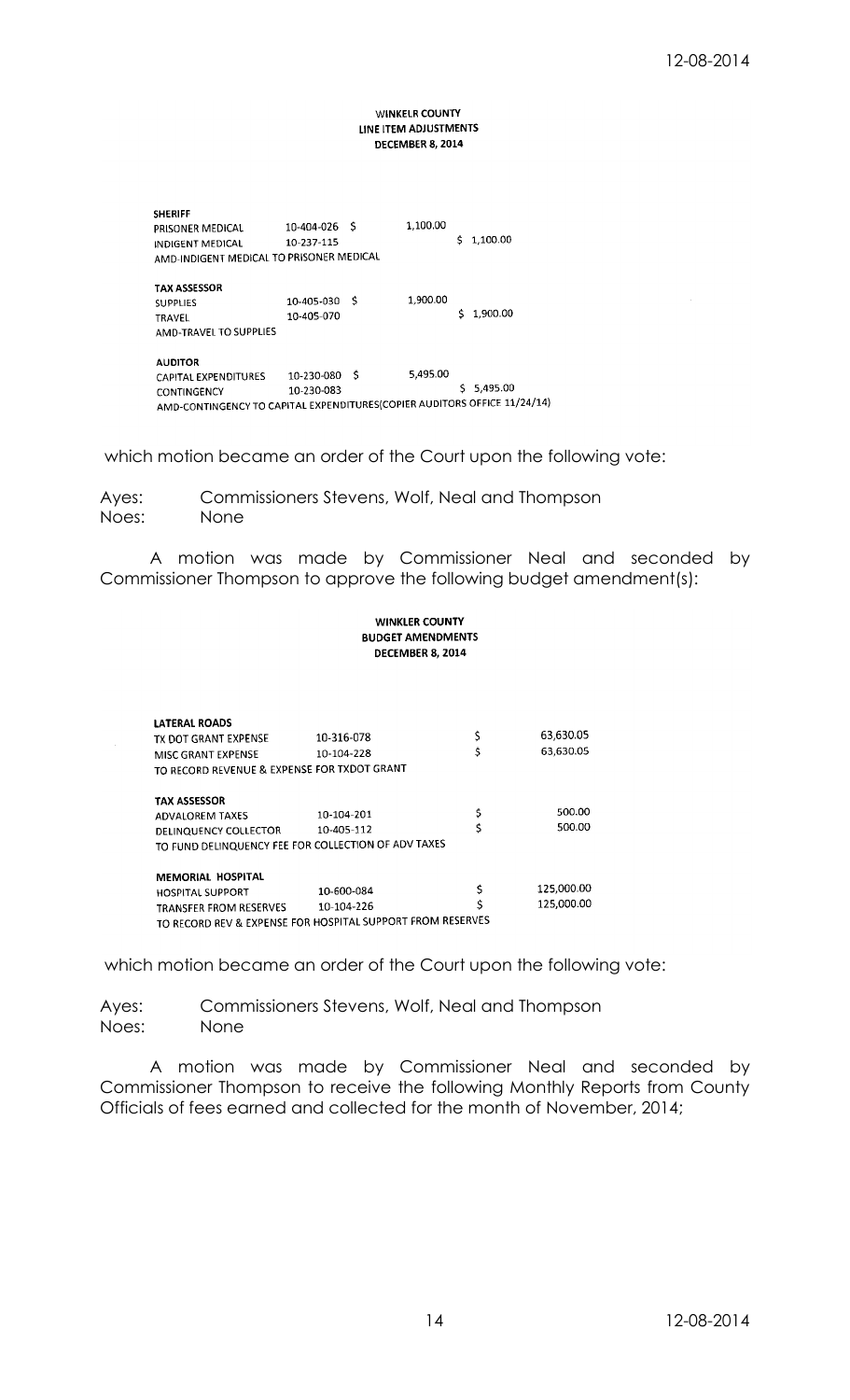| <b>MONTHLY REPORTS</b>                                               |                                 |
|----------------------------------------------------------------------|---------------------------------|
| For the Month of                                                     |                                 |
|                                                                      | Amount<br>Date                  |
| $2.56$ Hot Check<br>Tommy Duckworth, Co Attorney Fee Uv              | Received<br>rim & 142 <i>58</i> |
|                                                                      | iz-a-                           |
|                                                                      | 81.ZH<br>15,99                  |
|                                                                      |                                 |
|                                                                      |                                 |
|                                                                      |                                 |
| DeLynn Trammell, JP Precinct #1 [19] DeLynn Trammell, JP Precinct #1 |                                 |
|                                                                      |                                 |
|                                                                      |                                 |
|                                                                      |                                 |
|                                                                      |                                 |
|                                                                      |                                 |
|                                                                      |                                 |
|                                                                      |                                 |
|                                                                      | \$2,168,                        |
|                                                                      |                                 |
|                                                                      |                                 |

which motion became an order of the Court upon the following vote:

Ayes: Commissioners Stevens, Wolf, Neal and Thompson Noes: None

A motion was made by Commissioner Neal and seconded by Commissioner Thompson to examine and approve bills over \$500.00 and place in line for payment; which motion became an order of the Court upon the following vote:

Ayes: Commissioners Stevens, Wolf, Neal and Thompson Noes: None

A motion was made by Commissioner Neal and seconded by Commissioner Thompson to approve claims against the County and pay as per list of vouchers submitted; which motion became an order of the Court upon the following vote:

Ayes: Commissioners Stevens, Wolf, Neal and Thompson Noes: None

At 10:00 o'clock A.M. bidding for the purchase of gasoline for County fleet of vehicles for 2015 calendar year was declared closed. Only one (1) bid was received and after reviewing same, a motion was made by Commissioner Neal and seconded by Commissioner Stevens that the bid of WTG Fuels, Inc. be